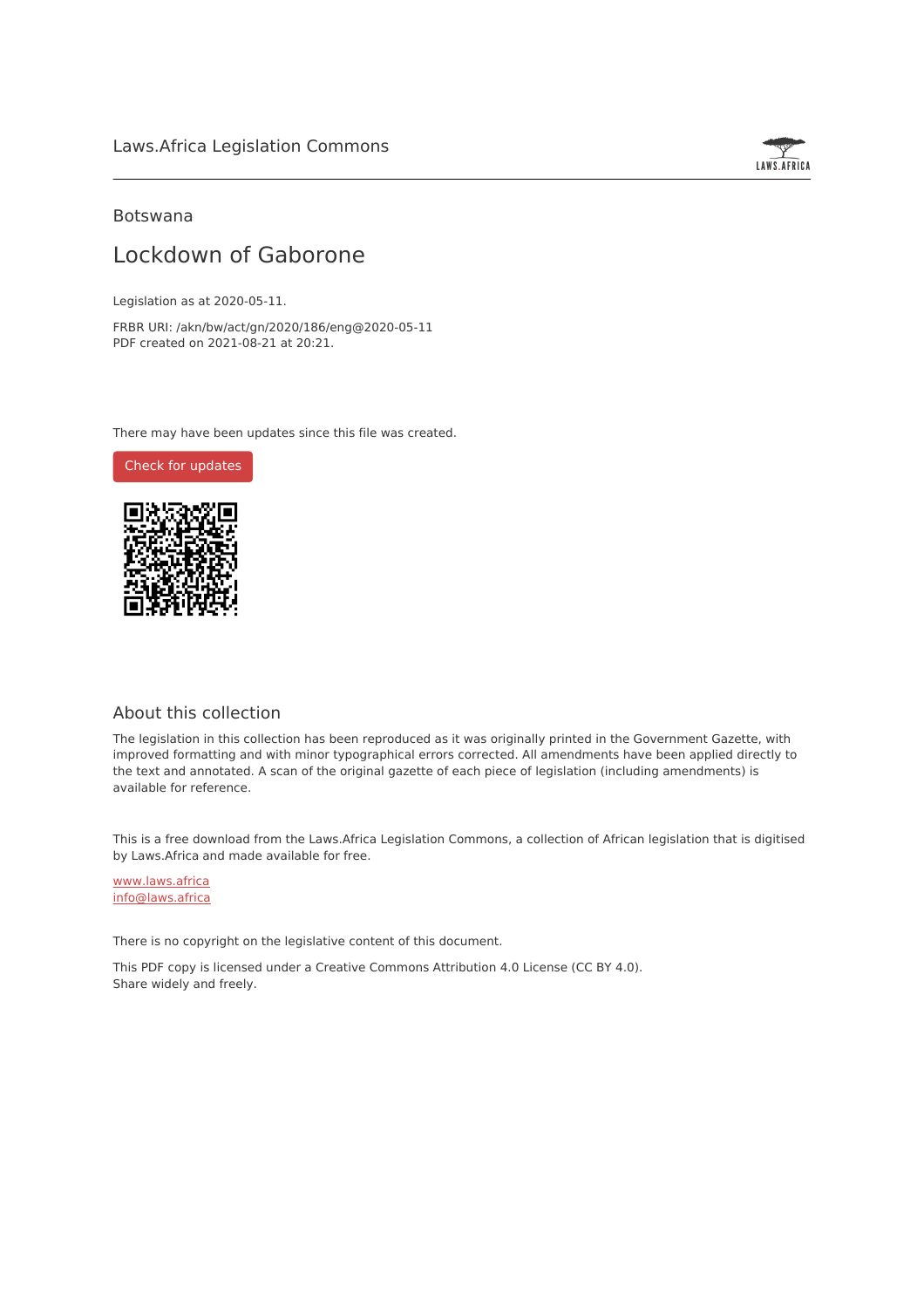# **Table of Contents**

| Lockdown of Gaborone          | 3 |
|-------------------------------|---|
| Government Notice 186 of 2020 |   |
| Schedule                      |   |